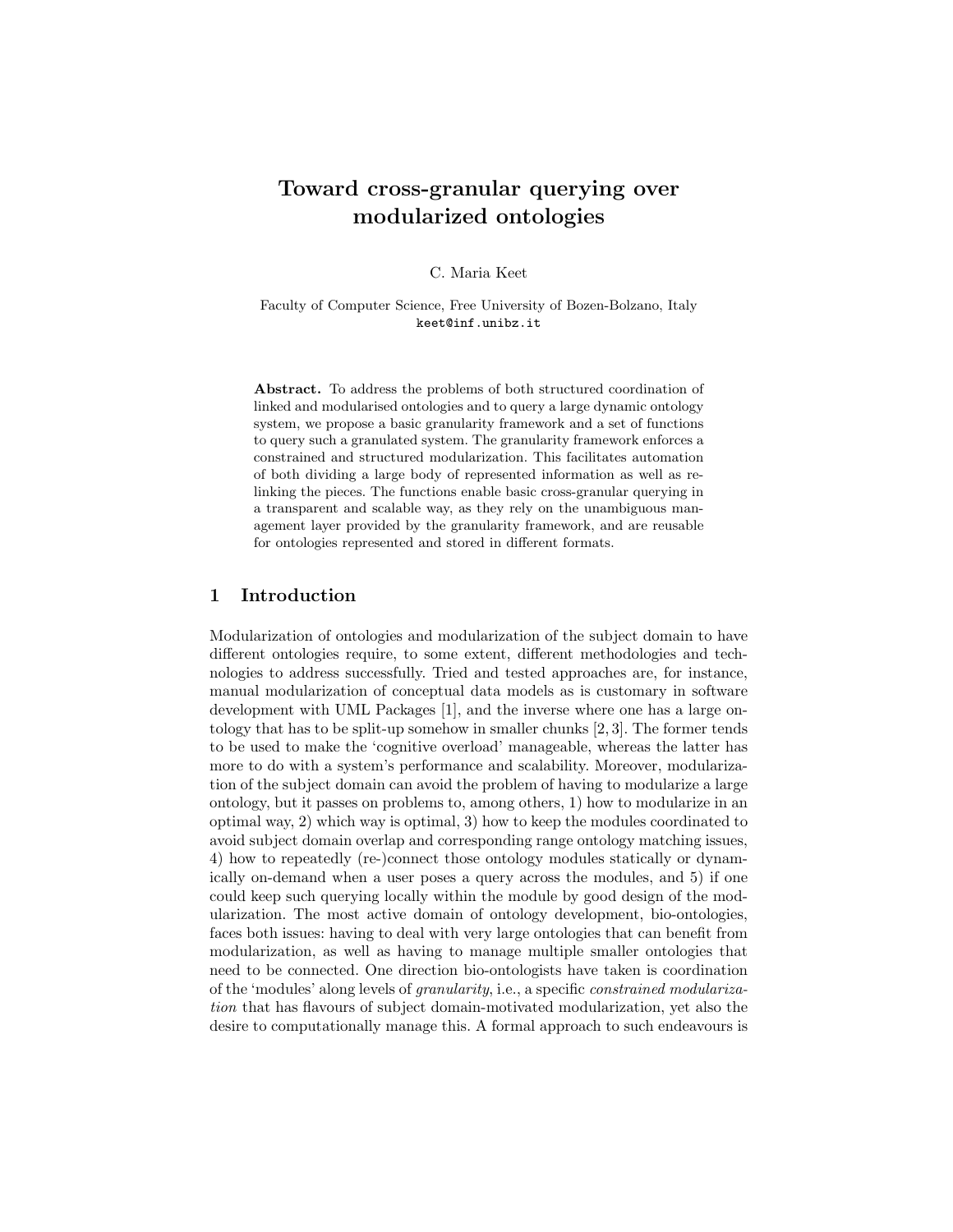lacking, however. Research into computational implementations of granularity is not new, and is applied mainly in GIS, data warehousing, and time granularity, but its use to coordinate ontologies and application in knowledge representation in general, is. Here it will be demonstrated that with a formally defined granularity framework as additional knowledge management layer, the modularization and connectivity is not just any mapping, but can be semantically enriched with why and how the linking between the modules has been performed. This also greatly simplifies posing granular queries over such a modularized system. The connected ontologies remain separable, yet can be linked transparently into one coherent system within such a domain granularity framework.

In the remainder of the paper, we first introduce a motivating example in section 2, after which we introduce a basic granularity framework in section 3. In section 4 we introduce the set of functions to perform granular queries over the to be loosely linked and coordinated ontologies at different levels of granularity. We close with conclusions and future work in section 5.

## 2 Motivating example

Early attempts to group and coordinate bio-ontologies and related medical information systems focussed primarily on identifying which perspectives one can take on the chosen subject domain, which levels of granularity one can identify, and how many of them would be practically useful [4–6]. The largest and most ambitious effort to date is OBO Foundry's approach to coordinated evolution of ontologies [7] and LAV integration of biological databases. OBO Foundry's overview of both linking and modularizing bio-ontologies at different levels of granularity is depicted in Fig.1-A, which lists 10 of the 16 Foundry ontologies out of the 64 that are indexed [8] (as of 3-3-2008). For instance, at the "Organ and Organism"-level, the NCBI taxonomy may be linked to both the Foundational Model of Anatomy [9], which covers human anatomy only but into great detail for supra-cellular levels, and CARO [10] that also considers anatomy of other types of organisms but contains only generic universals for anatomy. How all this coordination among the ontologies and between sections of ontologies is to be implemented is not yet clear—and far from trivial. The ontologies are developed in a distributed fashion and owned by different organizations, represented in different representation languages, of widely varying size, and are intended to be *complimentary* in coverage. The latter has as major advantage that the linking of ontologies is not expected to face serious difficulties like with traditional ontology matching [11, 12]. Instead, connect points between the ontologies and sections thereof have to be clearly defined and re-computed each time after one of the participating ontologies is updated (which is a frequent event). A first step is enabling computational management of those different perspectives and levels, which includes both a formal representation of granularity as well as (cross-)granular querying for basic information retrieval from such a large domain that no person comprehends in full. The second step is cross-granular querying, for instance: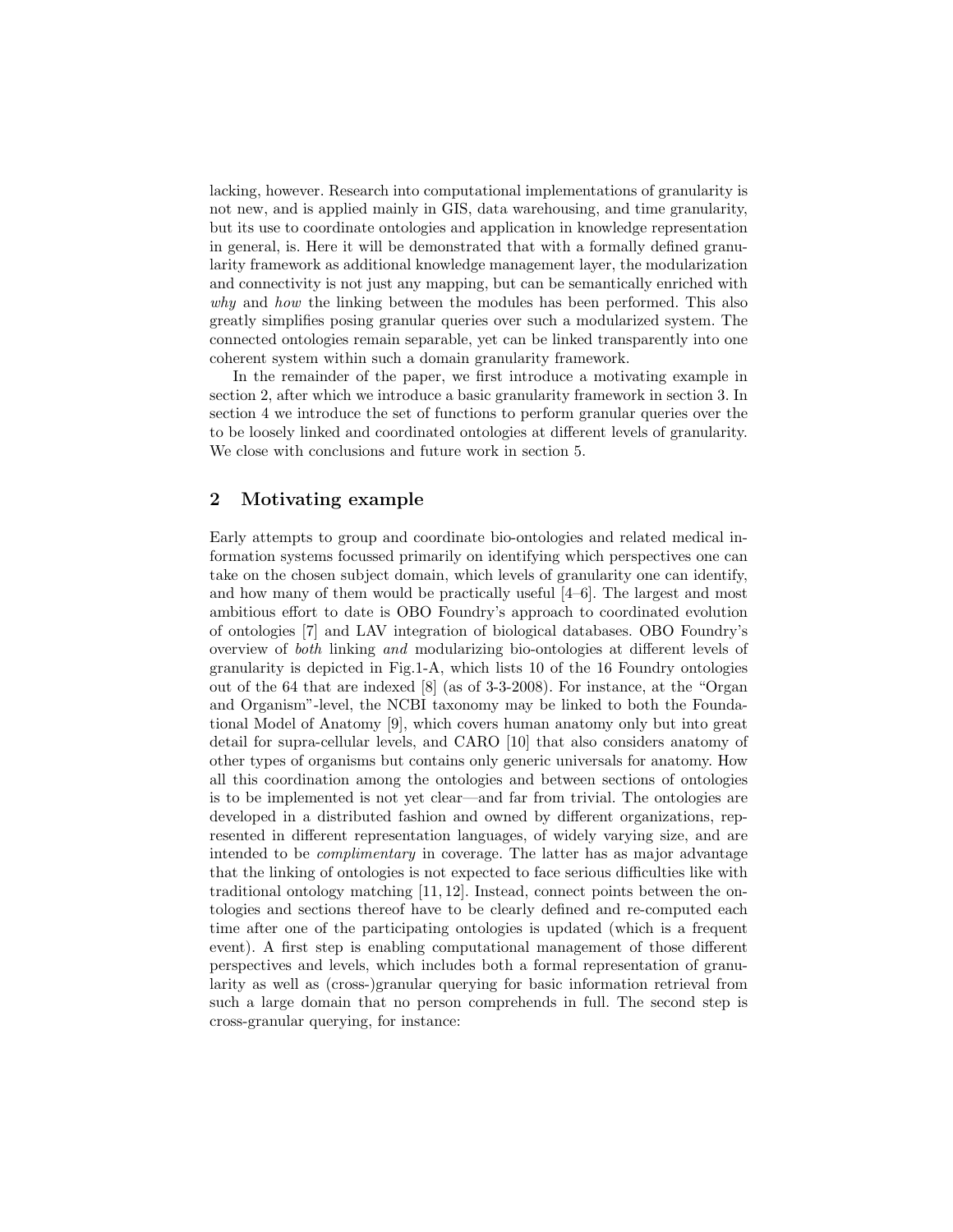| Cellular component<br>Anatomical entity<br>(FMA, CARO)<br>Molecule (ChEBI, SO, RnaO, PRO)<br>(FMA, GO)<br>Cellular component<br>Anatomical entity<br>$\lambda_2$ <sup>(FMA, CARO)</sup><br>25 Molecule (ChEBI, SO, RnaO, PRO)<br>$\lambda$ 4 (FMA, GO)<br>Independent<br>(NCBI taxonomy or<br>Cell (CL, FMA)<br>Organism<br>similar)<br>Ę<br>(NCBI taxonomy or<br>$\lambda_3^{\text{Cell (CL, FMA)}}$<br>Organism<br>$\lambda_1$ similar)<br>Molecule<br>organism | Occurrent<br>Continuant | Dependent |             | Organism-level process (GO)<br>(Physiology ontology, to be<br>Organ function<br>determined) | Cellular process (GO)<br>Phenotypic quality (PATO)<br>Cellular function (GO) | Molecular process (GO)<br>Molecular function (GO) | Ę<br>$\boldsymbol{\kappa}$ | Organism-level process (GO)<br>Organ function | ζ<br>(Physiology ontology, to be<br>determined)<br>$\lambda_1$ | $\lambda_2$ Cellular function (GO) | Cellular process (GO)<br>$\lambda_2$ | $\lambda_3$ Molecular process (GO)<br>$\lambda$ <sub>3</sub> Molecular function (GO) |
|-------------------------------------------------------------------------------------------------------------------------------------------------------------------------------------------------------------------------------------------------------------------------------------------------------------------------------------------------------------------------------------------------------------------------------------------------------------------|-------------------------|-----------|-------------|---------------------------------------------------------------------------------------------|------------------------------------------------------------------------------|---------------------------------------------------|----------------------------|-----------------------------------------------|----------------------------------------------------------------|------------------------------------|--------------------------------------|--------------------------------------------------------------------------------------|
|                                                                                                                                                                                                                                                                                                                                                                                                                                                                   |                         |           | Granularity | Organ and                                                                                   | Cell and cellular<br>component                                               |                                                   |                            |                                               |                                                                |                                    |                                      |                                                                                      |

such as the GO and Protein Ontology [7]; B: Clearer, finer-grained distinctions of the levels (shaded boxes with  $\lambda_i$ ) that are contained in perspectives (indicated with dashed rectangles and  $\pi_i$ ) through the  $R_E(\lambda_i, \pi$ Fig. 1. A: OBO Foundry table of ontologies and current coverage of ontologies at different levels of granularity, divided by level of granularity (rows), perspective (columns), and levels' contents that are the ontologies listed between the braces after each level's name, Biological Interest, CL = Cell Type, FMA = Foundational Model of Anatomy, GO = Gene Ontology, NCBI = US National Centre for Fig. 1. A: OBO Foundry table of ontologies and current coverage of ontologies at different levels of granularity, divided by level of  $\lambda_i$ ) that are contained  $E(\lambda_i, \pi_i)$  relation, that, in turn, are contained in the domain  $\pi_1$ , and between perspectives  $P(\pi_1, \pi_2)$ ) are not drawn. Abbreviations: CARO = Common Anatomy Reference Ontology, ChEBI = Chemical Entities of Biological Interest, CL = Cell Type, FMA = Foundational Model of Anatomy, GO = Gene Ontology, NCBI = US National Centre for granularity (rows), perspective (columns), and levels' contents that are the ontologies listed between the braces after each level's name, such as the GO and Protein Ontology [7]; B: Clearer, finer-grained distinctions of the levels (shaded boxes with  $R_L(\lambda_5,\lambda_4)$  in Biotechnology Information,  $PRO$  = Protein Ontology, RnaO = RNA ontology,  $SO$  = Sequence ontology. Biotechnology Information, PRO = Protein Ontology, RnaO = RNA ontology, SO = Sequence ontology. $\frac{J}{i}$ ). Relations between levels, such as  $\pi_i$ ) through the  $R_E(\pi_i,\delta_i^f$ in perspectives (indicated with dashed rectangles and (solid rectangle) with f 1granularity framework  $\delta$  $R_P$ (e.g.,

**A**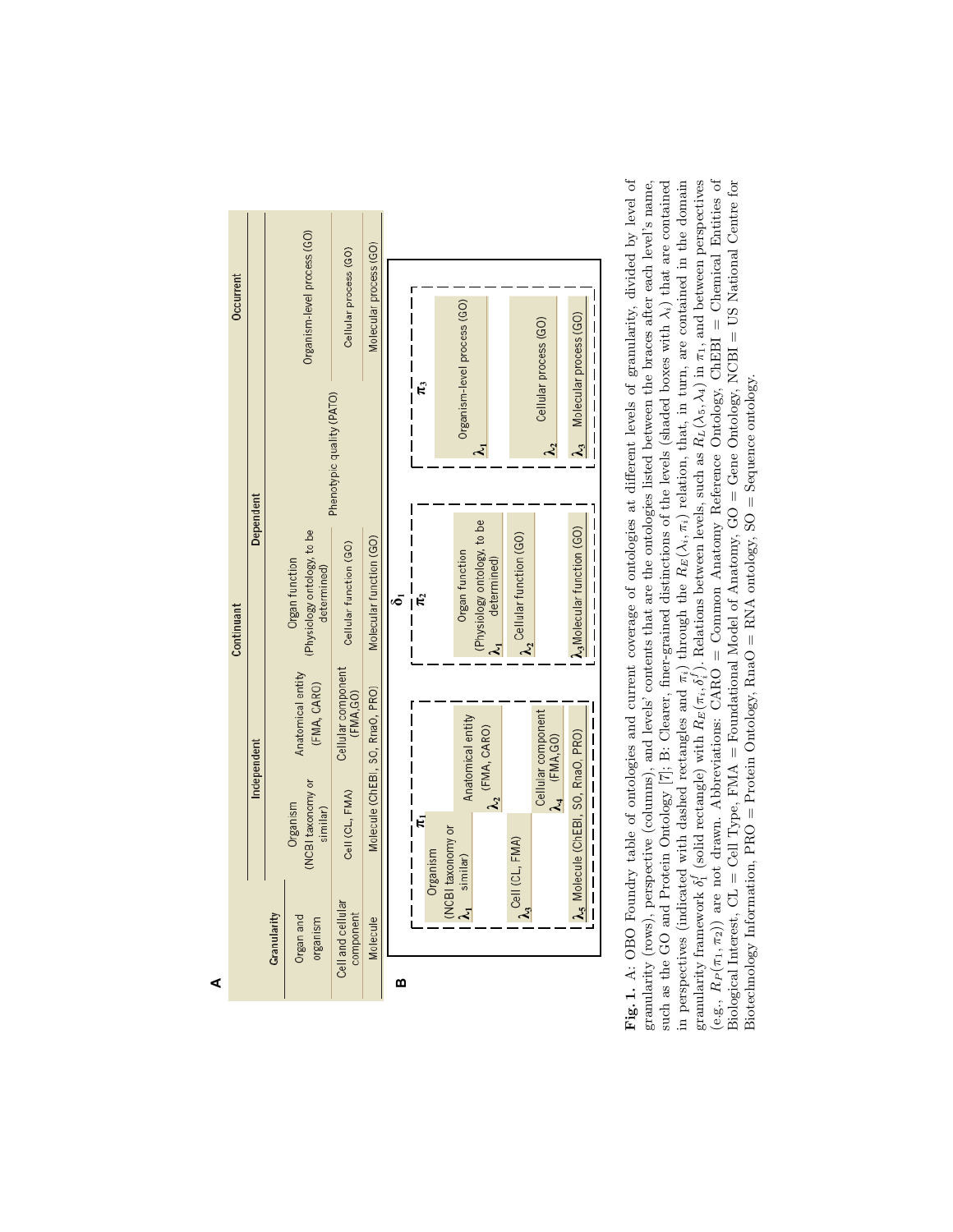- Q1: "What are the cell components of blood?", which can be decomposed into smaller tasks where Blood resides in another level as the cells it has as parts
- Q2: "which organs have macrophages?", i.e. for each macrophage (and its subclasses in the Cell-level), which organ (or its subclasses in the Organ-level) are they part of?
- Q3: "Which hormones are located in the kidney, and where in the kidney?" This query uses three different perspectives, being a structural one for Kidney (an organ) with its parts, one for location (a spatial perspective), and a functional one for Hormone (a molecule with a specific function).

That is, we need ways to select and retrieve entities, levels, and perspectives, and combine such queries into more complext ones.

## 3 Basic granularity framework for relating the ontologies

To enhance coordination of the modules that contain the ontologies or sections of an ontology at different levels of granularity, we introduce a simplified, yet effective, granularity framework. A comprehensive theory of granularity with definitions, constraints, and proofs—i.e., with model-theoretic semantics—is presented in [13], but abridged here due to space limitations. The main components are given in the following definition. Note that, given that it is to be applied to (type-level) ontologies, we would be in second order, but they could be used in a first order language or description logic language with nominalization, added outside the ontology itself in the application layer, or added to an ontology that is stored in a database.

**Definition 1 (Granularity framework G)** A granularity framework is a tuple  $\Sigma = \{\Delta, \Pi, \Lambda, \Upsilon, \Theta, \Gamma, R_E, R_L, R_C, R_G, uses_{\gamma}\}\$  where

- $\Delta$  is the domain, that can be divided up into a particular subject domain  $\delta^s$ and the encompassing granularity frame  $\delta^f$  that contains the other elements of the granularity framework;
- $\Pi$  denotes granular perspective (granulation hierarchy), where its instances are denoted with  $\pi_1, \ldots, \pi_n$ ;
- $\Lambda$  denotes granular level, where its instances are denoted with  $\lambda_1, \ldots, \lambda_n$ ;
- $\Upsilon$  is the granulation criterion (a combination of at least two properties) by which one granulates a particular perspective, where its instances are denoted with  $v_1, \ldots, v_m$ ;
- $\Theta$  is a type of granularity from the taxonomy of types of granularity [14];
- $\Gamma$  is a granulation relation between entities residing in adjacent levels;
- $R_E$  is a binary parthood relation constrained to relating two framework components, being either a level and a perspective or a perspective and a domain;
- $R_L$  is a binary parthood relation constrained to relating two adjacent fine and coarser-grained levels that reside in the same perspective;
- $R_C$  is a binary relation associating a granulation criterion to a perspective;
- $R_G$  is a binary relation relating a perspective or level to the type of granularity it adheres to;
- $-$  uses<sub> $\gamma$ </sub> is a binary relation between  $\Theta$  and  $\Gamma$ .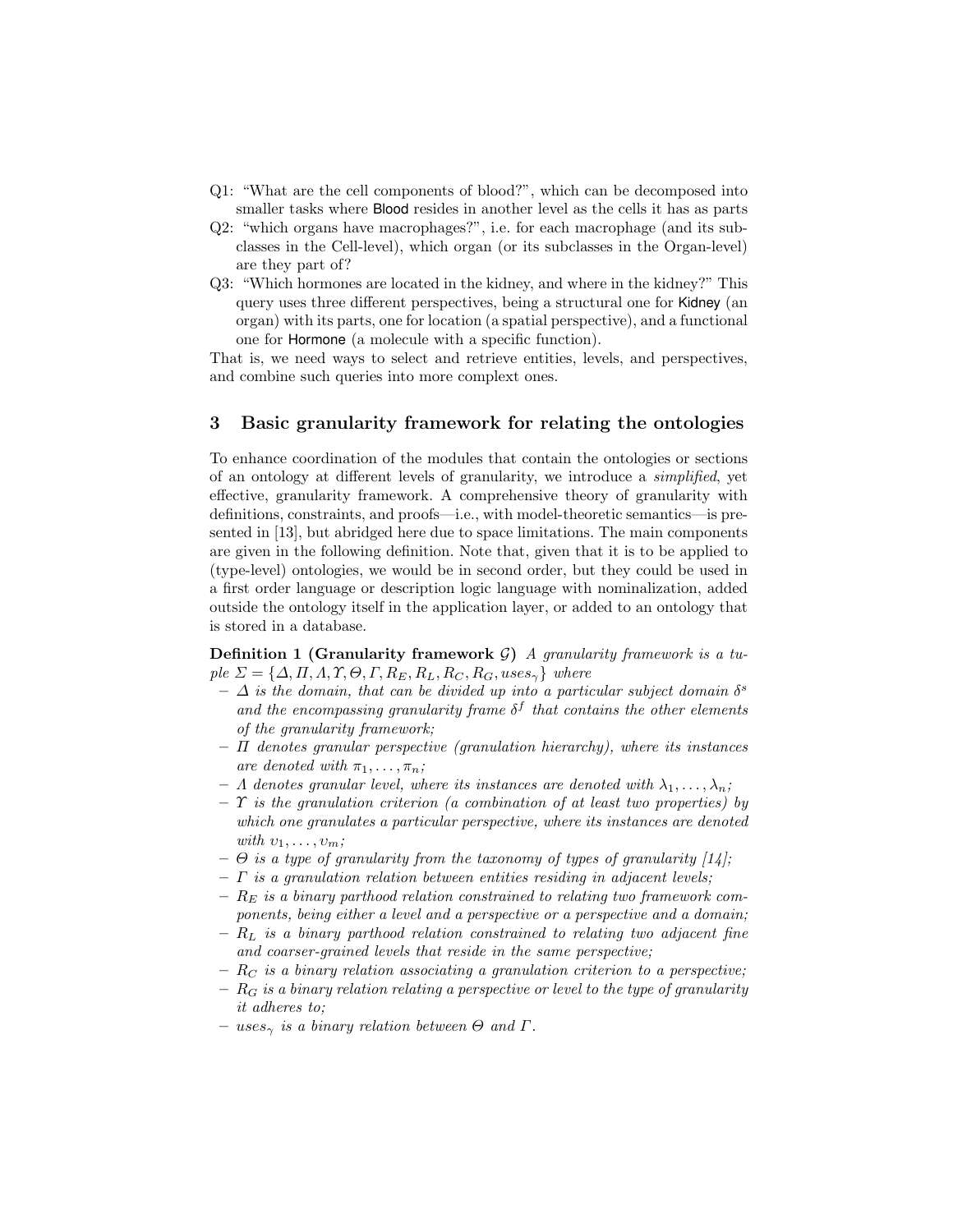Salient constraints are that each perspective must have at least two levels, a level must be contained in exactly one perspective  $(\forall x(A(x) \rightarrow \exists! y R_E(x, y))),$ that the multiplicity (cardinality) for  $R_L$  is 1:1, and a perspective can be identified by the combination of the criterion and type of granularity it adheres to  $(\forall x(\Pi(x) \rightarrow \exists! y, \phi(R_C(x, y) \land R_G(x, \phi)))$  where  $\phi$  is a shorthand for any of the eight types of granularity). The components of  $\mathcal G$  enable one to represent explicitly the distinction between, e.g., an is-a taxonomy of structural body parts versus a partonomy of body parts ('is-a vs. part-of' is dealt with by  $\Theta$  and  $\Gamma$ and the 'human structural anatomy' by  $\Upsilon$  and  $\Pi$ ), and to manage various distinct perspectives within one domain. There are three perspective depicted in Fig.1-B, each with at least three levels. As levels for the partonomic granular perspective for humans, we have in Fig.1-B, e.g.,  $\lambda_2 = Organ$  in  $\pi_1$ , where its contents are provided by the FMA by means of selecting the Organ entity type as root and recursively querying for the taxonomic subtypes of organ (about 3000 entity types). The molecule levels in the three perspectives, on the other hand, are not well covered by the FMA, therefore this gap is filled by other ontologies, such as PRO and ChEBI in  $\lambda_5$  in Fig.1-B. That is, the contents at each level are intended to be (or assumed to be) complimentary to one another, where the  $G$  provides the machinery for a structured coordination and linking; hence, one knows what is linked where and how, which then is, at least in theory, easy to generate again when an ontology is developed independently and at certain time intervals updated and re-connected. Likewise, adding a new level filled with another ontology can be done transparently and non-disruptive for the other perspectives and levels. Thus, we have four principal components for a granulated information system: the types of granularity [14] that links to the granularity framework as theory (Definition 1) through  $\Theta$ , an instantiation (model) of this theory for a specific subject domain, such as the  $\lambda_i$ ,  $\pi_i$  etc. shown in Fig.1-B, and the data sources that are granulated (the GO, FMA, etc.).

## 4 Granular queries

The next step is cross-ontology reasoning over such ontologies linked by granularity, which already has been noted as a requirement [7, 15]. A major advantage of having a granularity framework for coordinating the different (sections of) ontologies, is that one can reuse the underlying idea of querying conceptual models [16], but where in this case it is not the conceptual model but the granularity framework  $\mathcal G$  (illustrated in Fig.1-B) that is used to structure and simplify the granular queries. They share the notion that the goal of the query can remain the same, but their implementation differ, be it different SQL versions [16] or a Semantic Web ontology language. Given that ontologies can be represented and saved in different languages and software, we define the types of granular queries in a purpose-oriented way to ensure portability. The first group deals with querying for perspectives and levels, the second with retrieving level's contents, and the third group with conditional cross-granular queries and other auxiliary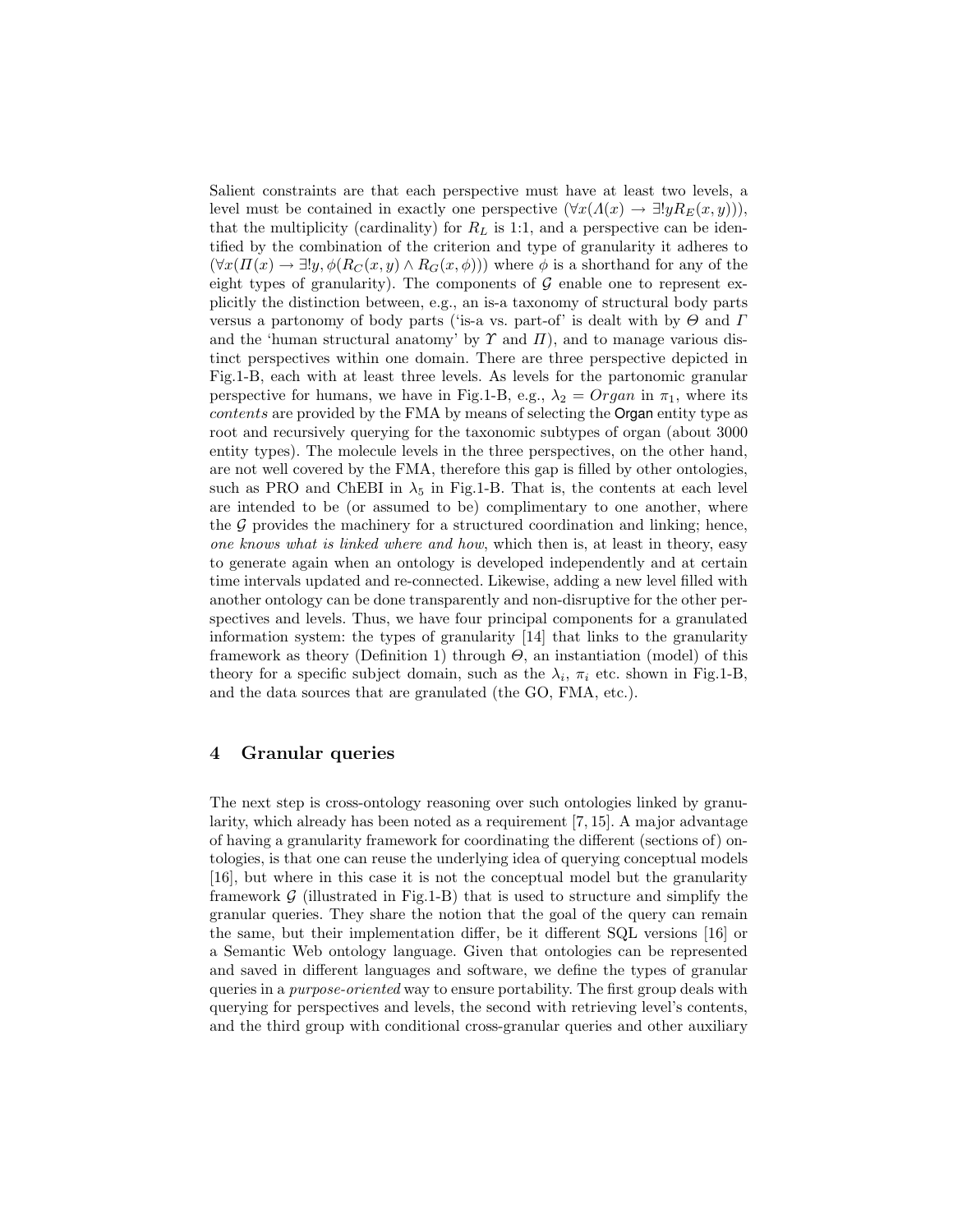queries to retrieve additional information. The functions will be discussed in the remainder of this section.

|                | Symbol Selected section                                                                                |
|----------------|--------------------------------------------------------------------------------------------------------|
| $\mathcal{P}$  | Set of perspectives in a domain granularity framework i.e., $\pi_1, \ldots, \pi_n \in \mathcal{P}$     |
| $\mathcal{DL}$ | Set of levels in a domain granularity framework, i.e., $\lambda_1, \ldots, \lambda_m \in \mathcal{DL}$ |
| $\mathcal{L}$  | Set of levels $\lambda_i, \ldots, \lambda_k$ $(i, k \leq m, i \neq k)$ of a particular $\pi_i$         |
| $l_i$          | Selected level $\lambda_i$ , output of the function select L                                           |
| $ls_i$         | Set of selected levels, output of the function selectLs                                                |
| $lss_i$        | Set of selected levels, output of the function select DL                                               |
| $\mathcal{E}$  | Collection of universals residing in a particular level $\lambda_i$                                    |
| $\mathcal{I}$  | Intersection of the contents of two levels $\lambda_i$ and $\lambda_j$ (with $i \neq j$ )              |

Table 1. List of function arguments and how they relate to each other.

Selection of one level. Selecting a level within a perspective is a four-step process: retrieve the desired perspective, select a perspective, retrieve the levels in the selected perspective, and then select the desired level; subscripts denote what is selected.

F1. Goal: retrieve all granular perspectives  $\pi_1, \ldots, \pi_n$  contained in the domain granularity framework  $d^f$ . Input is a  $d^f$  and output is an unordered set of perspectives of that domain, P. Specification:  $getP : \delta^f$  $(F.1)$ 

F2. Goal: select a granular perspective  $\pi_i$  from the perspectives retrieved with  $getP$ . Input is the set of perspectives of the domain,  $P$ , output is a set with one perspective  $\pi_i \in \mathcal{P}$ . **Specification:** select $P_{\Pi = \pi_i} : \mathcal{P} \mapsto \mathcal{P}$  (F.2)

F3. Goal: retrieve all granular levels  $\lambda_1, \ldots, \lambda_n$  contained in the selected perspective  $\pi_i$ . Input is a  $\pi_i \in \mathcal{P}$  and output is an ordered set of levels of that perspective,  $\mathcal{L}$ . **Specification:** getL :  $\mathcal{P} \mapsto \mathcal{L}$  (F.3)

F4. Goal: select a particular granular level  $\lambda_i$  from the levels retrieved with the  $getL$  function. Input is the set of levels of the perspective,  $\mathcal{L}$ , output is a set,  $l_i$ , with a single element from  $\mathcal{L}$ . **Specification:** select $L_{A=\lambda_i}: \mathcal{L} \mapsto \mathcal{L}$  (F.4)

Although one could choose to add a function to select a level from  $\mathcal{DL}$  (all specified levels) only, this is prone to user-mistakes, the above four functions can more easily be reused for other selection and retrieval functions, and they can be abstracted into one compound user-interface operation anyway.

To select the Cell-level as declared in Fig.1-B for query  $Q2$ , one uses  $getP$ to retrieve  ${\pi_1, \pi_2, \pi_3}$ ,  $selectP_{\Pi = \pi_1}$  to obtain the human structural anatomy perspective, and with  $getL$  the levels of that perspective  $({\lambda_1, \ldots, \lambda_5})$ , and, last,  $selectL_{A=\lambda_3}$  for the Cell-level. The same procedure can be used for selecting the Organ-level, but with the last step being  $selectL_{A=\lambda_2}$ .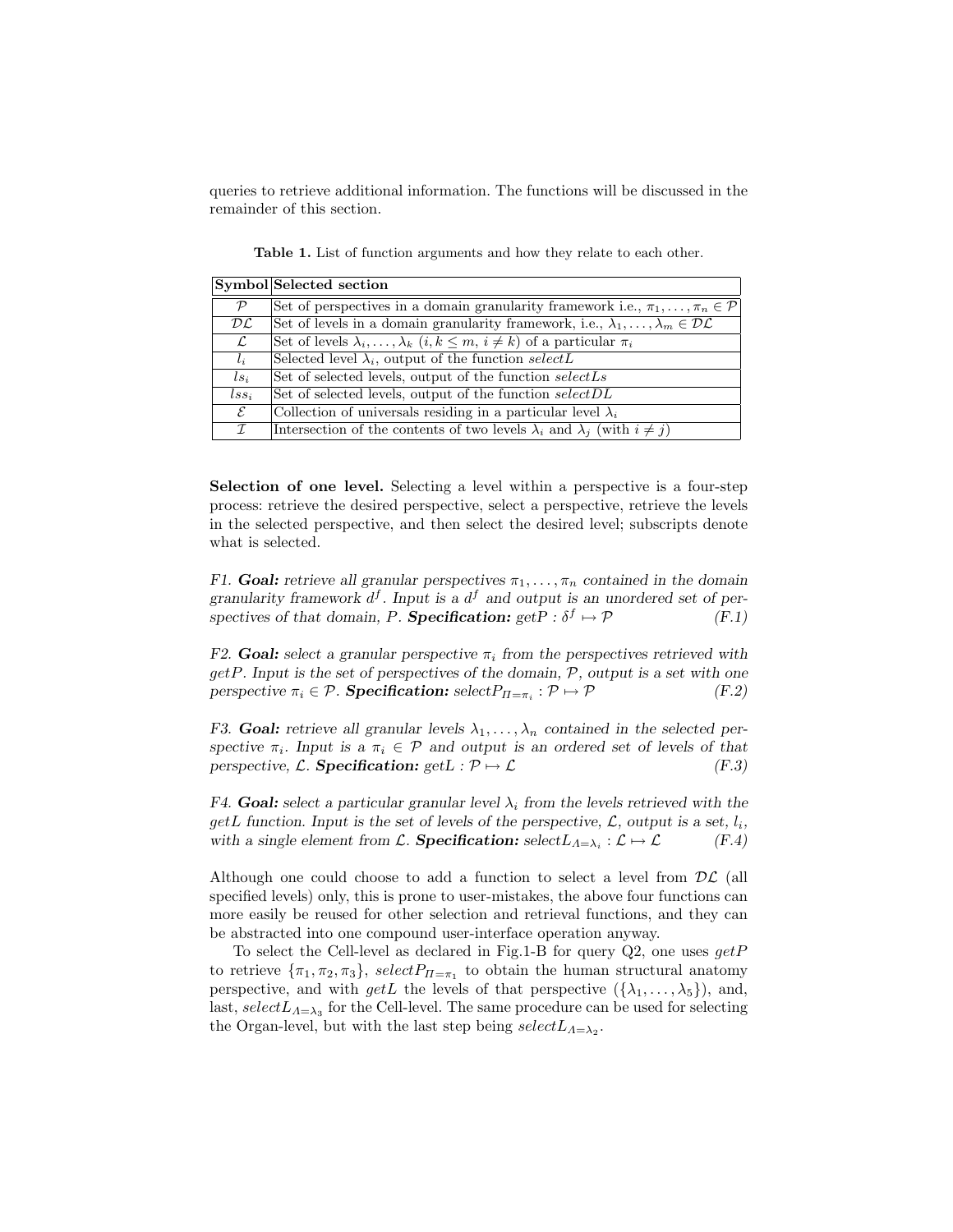Selection of multiple levels. Two options to select multiple levels are distinguished: 1) selecting several levels to subsequently retrieve and combine its contents for further processing, and 2) conditional selection that considers the contents as well. Option 1 can be subdivided into two similar operations: selecting more than one level from one perspective and selecting levels from different perspectives. Both can be accomplished with a sequence of sub-functions. In addition to those introduced in the previous section, we have:

F5. Goal: select  $\geq 1$  granular levels contained in one granular perspective. Input is set of levels  $\mathcal L$  retrieved with getL, output is a set of selected levels  $ls_i$  from L such that  $ls_i \subseteq \mathcal{L}$  holds. Specification:  $selectLs_{\bigwedge \lambda_i} : \mathcal{L} \mapsto \mathcal{L}$  (F.5)

F6. Goal: perform a selection of  $\geq 1$  levels from  $\geq 1$  perspectives. Input is the set of perspectives,  $P$ , and for each perspective the set of levels,  $\mathcal{L}$ , from which one selects, and output is a set of levels contained in  $d^f$ ,  $\mathcal{DL}$ , denoted with  $lss_i$ , where  $lss_i \subseteq \mathcal{DL}$ . Specification:  $selectDL_{\bigwedge \pi_i \bigwedge \lambda_i}: \mathcal{P} \times \mathcal{L} \mapsto \mathcal{DL}$  (F.6)

Thus,  $selectL$  is extended for multi-level selection within one perspective, using the binary operator  $\wedge$  to select multiple levels, which has been written in shorthand notation,  $\bigwedge$ , such that  $\bigwedge \lambda_i = \lambda_1 \wedge ... \wedge \lambda_k$  where  $\pi_i$  contains j levels,  $k \leq j$ , and  $R_E(\lambda_i, \pi_i)$ . Note that  $ls_i$  is not a proper subset of  $\mathcal L$  because it is possible that a user wants to select all levels in the chosen perspective. The 1-level selection is a special case of the multi-level one, but labelled differently to avoid overloading terms.

For selection of more than one level from more than one perspective, selectLs cannot be extended to selecting levels from multiple perspectives, because one has to nest selection of at least one other perspective and have some way to distinguish levels belonging to different perspectives. A mapping of (F.6) to a formal notation and implementation algorithm can be achieved with a loop in two near-equivalent ways: either to select all desired perspectives and subsequently one or more levels for each selected perspective, or repeat the two-step process of selecting a perspective & retrieve levels and then selecting levels.

Retrieving the contents of a level. Retrieving the contents of a particular granular level is conceptually straightforward with a  $getC$  function, but this hides many details, in particular the need to use the structure of the level's contents given the different types of granularity. This is elaborated on afterward.

F7. Goal: retrieve the contents, i.e., entity types and their relations, of a selected granular level  $\lambda_i$ . Input is the selected level, where  $\lambda_i \in \mathcal{L}$  and output is a set of predicates,  $E \in \mathcal{E}$ , that takes into account the structure of the contents in the level. Specification:  $getC : \mathcal{L} \mapsto \mathcal{E}$  (F.7)

F8. Goal: intersect the retrieved contents of selected granular levels  $\lambda_i, \lambda_j$  (with  $R_E(\lambda_i, \pi_i)$ ,  $R_E(\lambda_j, \pi_j)$ , and  $i \neq j$ ). Input are the contents of the selected levels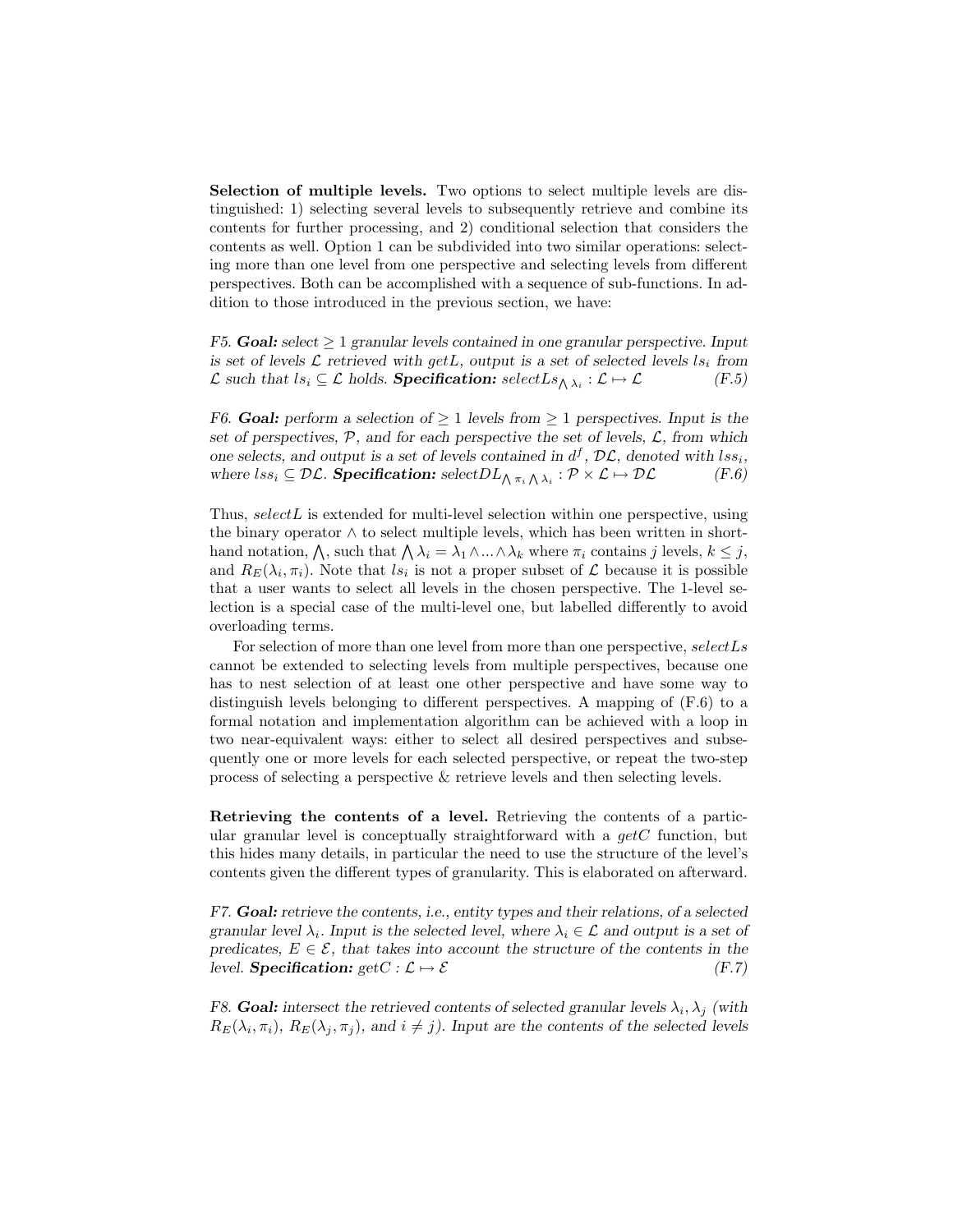$E_i$  and  $E_j$  (obtained with getC for each level), and output is the intersection, set  $I \in \mathcal{I}$ , where  $\mathcal{I} \subseteq \mathcal{E}$ . Specification: intersect :  $\mathcal{L} \times \mathcal{L} \mapsto \mathcal{I}$  (F.8)

 $getC$  takes a particular granular level as argument and returns the contents of that granular level, irrespective of how the contents themselves may be structured. Without having represented explicitly which type of granularity is used for the perspective and levels, one cannot know this other than manually hardcoding this information, which is laborious and error-prone. However, if we have, for instance, two granular perspectives that both devise the levels where entity types in finer-grained levels are always part of those residing in coarser levels and for both hierarchies the contents is a taxonomy, such as types of organs and types of molecular processes, then the mechanism of granulation is the same (just applied to different subject domain information). One can exploit this sameness in approach of granulation by identifying each principal granulation mechanism and relate the mechanism to the levels and perspectives, so that one has to define only once how the contents of a level should be retrieved. For the types of organs and types of molecular processes, this amounts to a straight-forward recursive query. To achieve this efficiency, we can reuse the taxonomy of types of granularity [14], i.e. a set of granulation mechanisms, and relate that to the perspectives and levels. This is achieved by reusing  $R_G$  and transforming it into a function,  $tgL$ , which is an abbreviation of type of granularity that the level adheres to, thus  $tgL : \mathcal{L} \mapsto \Theta$  iff  $R_G(x, \phi)$ , where  $R_G$  has been typed already such that  $\Lambda(x)$  and  $\phi \to \Theta$  ( $\phi$  is syntactic sugar for the eight leaf types in the taxonomy of types of granularity). Thus, to retrieve a level's contents with getC, the nested function  $tgL$  has to be used to query for the type of granularity that a level adheres to (details can be found in section 4.2 of [13]). In an implementation, this may well be an intermediate query or database view in the ontology-stored-in-a-database, done with a method in a C++ program, and so forth. For instance, to retrieve **Macrophage** (in  $Q2$ ), we first consult the type of granularity that  $\lambda_3$  adheres to, i.e.,  $tgL(\lambda_3)$ , which returns  $nrG$  by which we also obtain the type of granulation relation used, which is proper parthood (see [13] for details). Subsequently, the contents of level  $\lambda_3$  is retrieved with  $getC(\lambda_3)$ and, by knowing the type of granularity—hence, also the mechanism required for retrieval—it is ensured that a taxonomy is returned as query answer (in casu, a taxonomy of cell types); to select the entity type of interest, Macrophage, the selectE function will be introduced below.

Once the content is retrieved, it can be used for further processing, such as intersecting contents of two levels. To this end, the intersect function (F.8) is introduced, which first retrieves the contents of each level with  $getC$  and subsequently intersects them. For instance, to answer a query like "retrieve those molecules that are also hormones" we have, among others, the molecule Insulin in the molecule-level  $\lambda_5$  of  $\pi_1$  in Fig.1-B but also in  $\lambda_3$  of the function-perspective  $\pi_2$  where it is categorised as a hormone. Obviously, this can be scaled up to intersection of more than two levels.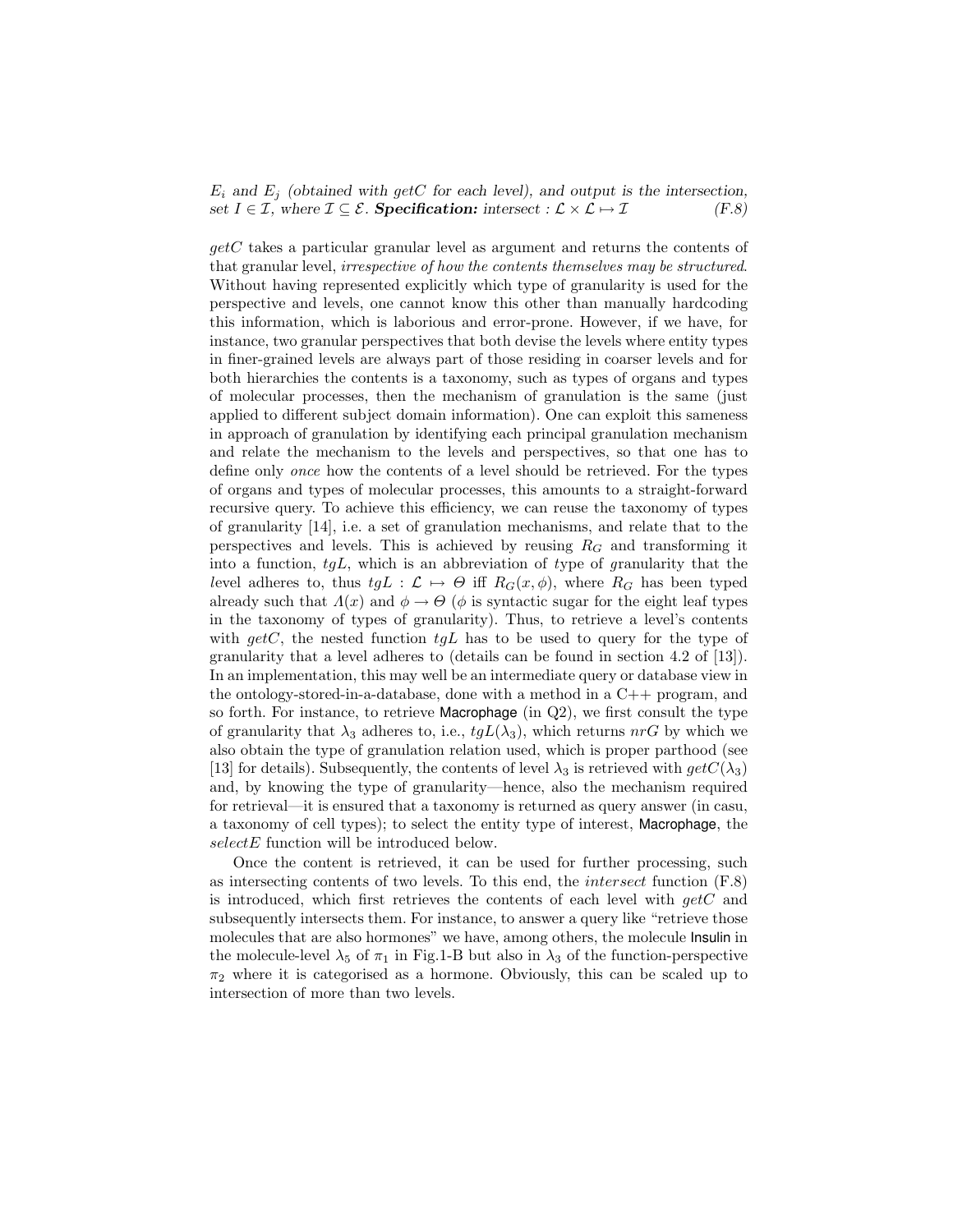Type selection to retrieve its levels. We introduce five functions to achieve unambiguous selection of types (universal/class/concept) from an ontology and to query for the level(s) it resides in to simplify scalability and reusability.

F9. Goal: select a type from the ontology (subject domain). Input is a type,  $C \in d^s$ , and the output of the selection ensures that the selected type resides in some level  $\lambda_i$  already, hence  $C \in E$ . **Specification:** select  $E : \delta^s$  $(F.9)$ 

F10. Goal: given a selected type C, retrieve the level  $\lambda_i$  that C resides in. Input is a type  $C \in d^s$  and output of the function is a level that is a subset of  $\mathcal{L}$ . **Specification:** grain :  $\delta^s$  $\mapsto \mathcal{L}$  (F.10)

F11. Goal: given a selected type C, retrieve all the levels  $\lambda_1, \ldots, \lambda_j$  (in different perspectives  $\pi_1, \ldots, \pi_k$ ,  $k = j$ ) that C resides in. Input is a type  $C \in d^s$ , and output of the function is a set of levels that is a subset of  $D\mathcal{L}$ . Specification: grains :  $\delta^s$  $\mapsto \mathcal{DL}$  (F.11)

F12. Goal: given multiple selected types  $C_1, \ldots, C_n$ , retrieve their levels  $\lambda_1, \ldots,$  $\lambda_j$  within one perspective  $\pi_i$ . Input are types  $C_1, \ldots, C_n \in d^s$ , uses grain as nested function, and output of the function is a set of levels within one perspective (a subset of  $\mathcal{L}$ ). **Specification:** grainM :  $\delta^s$  $(F.12)$ 

F13. Goal: given multiple selected types  $C_1, \ldots, C_n$ , retrieve their levels  $\lambda_1, \ldots,$  $\lambda_j$  among multiple perspectives  $\pi_1, \ldots, \pi_k$ . Input are types  $C_1, \ldots, C_n \in d^s$ , uses grains as nested function, and output of the function is a set of levels as subset of  $\mathcal{DL}$ . Specification: grains $M : \delta^s \mapsto \mathcal{DL}$  (F.13)

The basic function to retrieve the level an entity resides in, is *grain*. Its neat simplicity, however, does not suffice [5]. The main limitations are that it is perspective-unaware and is based on the assumption that any entity type  $C_i$  can be categorised only in one level in the whole granularity framework. Although it is possible that a particular granularity framework contains only  $\pi_1$  or constrain it to that [17, 4], it is more realistic that multiple perspectives have been declared and that  $C_i$  is located in more than one granular level across perspectives [5]. To remedy this, two scalable and reusable options are at our disposal. First, one can restrict usage to one limited case: if one knows which perspective to search, one can construct a rule alike "if  $\pi_i$  then do  $grain(x) = \lambda_i$ " or precede it with the selection operator  $selectP$ . The same approach can be used to decompose the retrieval of multiple levels into sequential steps of the grain function, but this requires additional process management. Second, to define a new function that retrieves all levels the selected type resides in, i.e. grains (F.11).

In a more complex subject domain than the OBO Foundry setting depicted in Fig.1, such as human infectious diseases that could rely on the granulations of the OBO Foundry, we then can retrieve all levels of, say, Cholera toxin, with the grains function and retrieve  $\{\pi_2\lambda_9, \pi_6\lambda_2\}$ ; that is, using the granulation from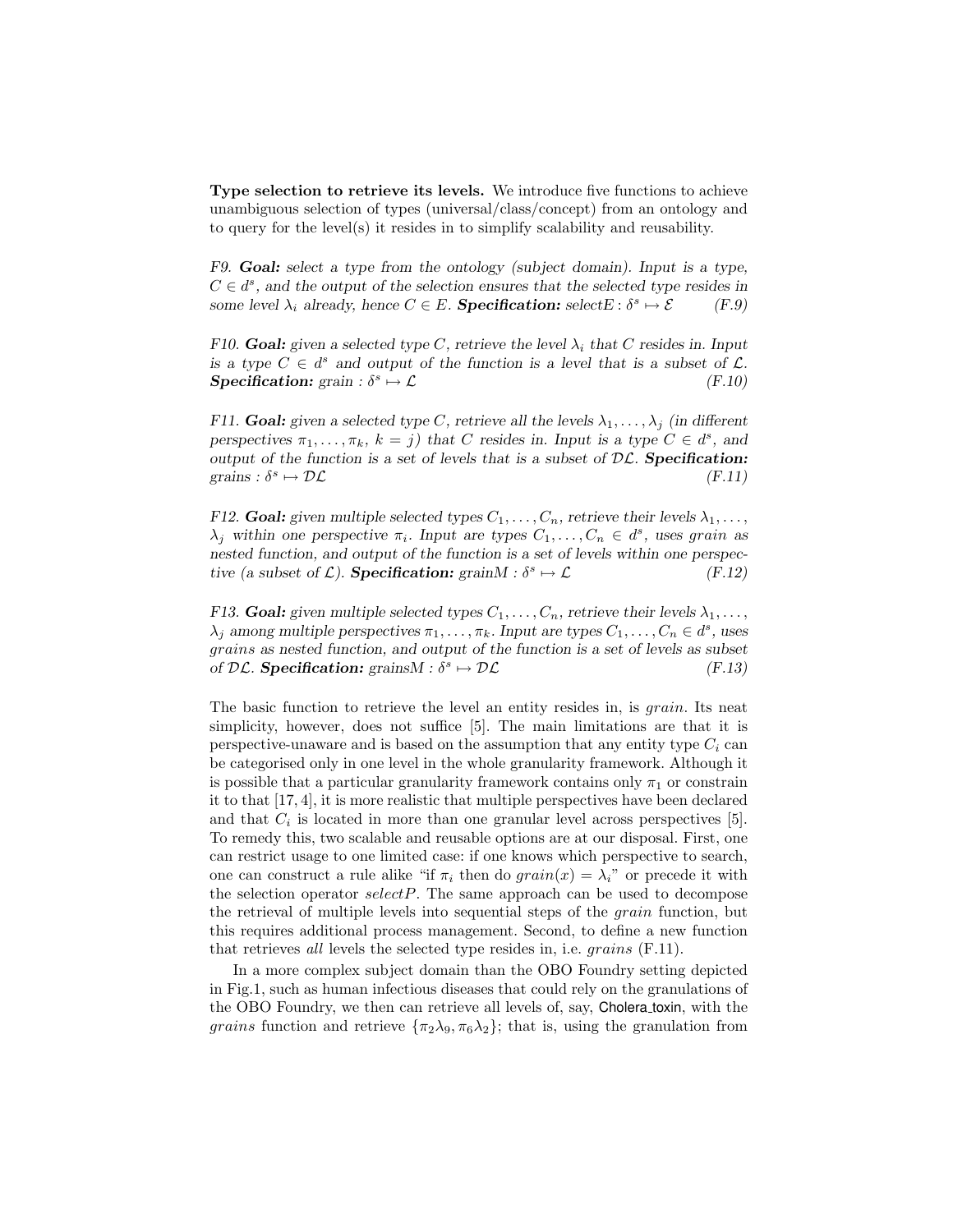[5], the Cholera toxin resides in the Molecule-level (from structural component perspective  $\pi_2$ ) as well as the Inhibitor-level (from  $\pi_6$ , a function the molecule has in the Second Messenger System). The four functions (F.10-F.13) address all permitted options to find the level(s) of entities (/types). Other combinations, such as one type in one perspective residing in multiple levels, violate the constraints of granularity framework  $G$ . For instance, if a user had allocated Nisin (a type of bacteriocin) both in the Peptide  $(\lambda_k)$  and in the Quaternary protein structures  $(\lambda_i,$  where  $i < k$ ) levels within the same perspective, then something is wrong about the knowledge of what Nisin is, the user is confused, the domain granularity framework has been ill-designed, or all of them, because Nisin cannot be both a peptide and complex protein. The constraint to have an entity in no more than one level within the same perspective should have prevented this double allocation, or have returned an error upon checking the granulated system for consistency.

Cross-granular queries and other functions. The functions (F.1-F.13) introduced in the preceding subsections enable formulation of more complex queries, such as Q1-Q3 in section 2. It is possible to define many more functions for a granularity framework, also because, in principle, the same approach could be taken for knowledge bases and, among others, ontology-enhanced Data WareHouses (DWH) or modularized ontology-driven information systems. DWH implementations in particular focus on querying the information system with advanced queries. Functions for such queries can be easily added. For instance, with  $P$  still the set of perspectives, and adding  $C$  as the set of criteria, then crit :  $\mathcal{P} \mapsto \mathcal{C}$  enables us to retrieve the criterion of a granular perspective,  $tgP: \mathcal{P} \mapsto \Theta$  to retrieve the type of granularity of a perspective, and plain functions to query the entity types and relations of the ontology proper are also still possible [18, 13] either independently or together with the granularity framework by using a granulation relation from  $\Gamma$ . Moreover, one can define functions to retrieve each component of the granularity framework  $\mathcal G$  and the more comprehensive the representation of granularity-components, the more versatile and well-founded the queries one can pose over a  $G$ . There are limitations to it, however, in particular if the ontology is represented in a common DL-based Semantic Web ontology language. Most notably, then we can neither represent and query over the weak entity type that  $\Pi$  is nor combine querying for  $\Theta$  and  $\Upsilon$  in one go due to known undecidability results with the role composition operator [19, 20], likewise if one would want to introduce a newly defined path  $\Pi$  has  $\Gamma$ such that  $\Pi$  has  $\Gamma \triangleq R_G \circ uses_{\gamma}$  to retrieve the granulation relation of the entity types residing in the levels in a particular perspective (e.g.,  $\pi_1$  in Fig.1-B uses proper parthood as  $\gamma$ ). Implementing the coordinated modularization with granularity and such advanced querying for ontologies stored in database is, of course, an option. On the other hand, given the current state of granulation in bio-ontologies, these issues are not of great concern, yet. It will be the modeling exercise to meaningfully and in a structured way represent a particular granularity framework that will be of most use to organise the relatively large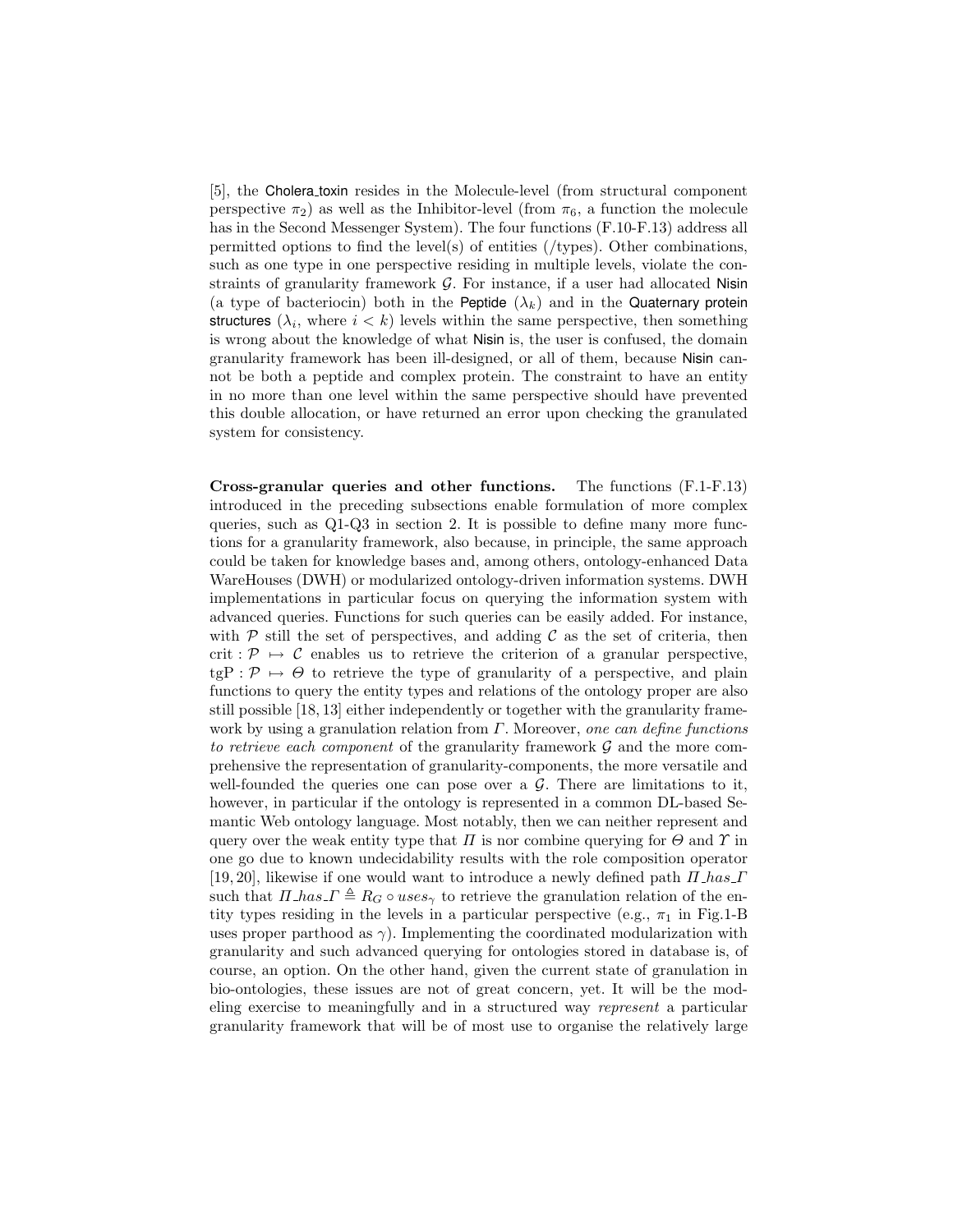amount of bio-ontologies at this stage. In addition, this eases transparent coordination of the distributed development of the yet to be developed ontologies to fill the 'gaps' in the granulation hierarchies as well as to maintain the existing ontologies—often also developed in a distributed fashion—on a long-term basis.

Looking at prospects for immediate use, the functions obviously could be hard-coded and pre-computed as is customary in bioinformatics, be it as successive steps or also with additional compound queries. However, with the granularity framework, one has a management structure in place so that (i) queries can be executed that suits the user on-demand as opposed to being limited to the imagination of the software developer, and (ii) F.1-F.13 are defined in an implementation-independent and a reusable way so that practicalities of a software system can be hidden from the domain experts so as to avoid burdening them to learn yet another query language, to re-write the whole query for each permutation (e.g., macrophages in tissues), and to keep in mind which levels there are whereas that can be added to the informationsystem now. At present, Q1-Q3 can be performed by standard relational database management systems (RDBMS), such as the FMA in PostgreSQL [21] with queries in StruQL. This requires more effort for OWL ontologies due to traversal over a path of an arbitrary but finite amount of DL-roles for Q2 [22].

#### 5 Conclusions

To address the problems of both structured coordination of linked and modularised ontologies and to query a large dynamic ontology system like proposed by the OBO Foundry, we proposed a basic granularity framework and a set of functions to query such a very large granulated system. The granularity framework enforces a constrained modularization so that dividing a large body of represented information as well as re-linking the pieces is amenable to automation. The proposed functions enhance cross-granular querying in transparent and scalable way, because they rely on the unambiguous management layer provided by the granularity framework, and are reusable for ontologies represented and stored in different formats. We are currently working on transforming the theory of granularity [13] to a practically usable OWL version to ease experimentation in the real-life setting with the many available bio-ontologies.

## References

- 1. OMG: Superstructure specification. Standard 2.1.2, Object Management Group (2007) http://www.omg.org/spec/UML/2.1.2/.
- 2. Cuenca Grau, B., Parsia, B., Sirin, E., Kalyanpur, A.: Modularity and web ontologies. In: Proc. of KR'06. (2006) Lake District, UK.
- 3. Cuenca Grau, B., Horrocks, I., Kazakov, Y., Sattler, U.: Just the right amount: Extracting modules from ontologies. In: Proc. of WWW-2007. (2007) Canada.
- 4. Kumar, A., Smith, B., Novotny, D.D.: Biomedical informatics and granularity. Comparative and Functional Genomics 5(6-7) (2005) 501–508